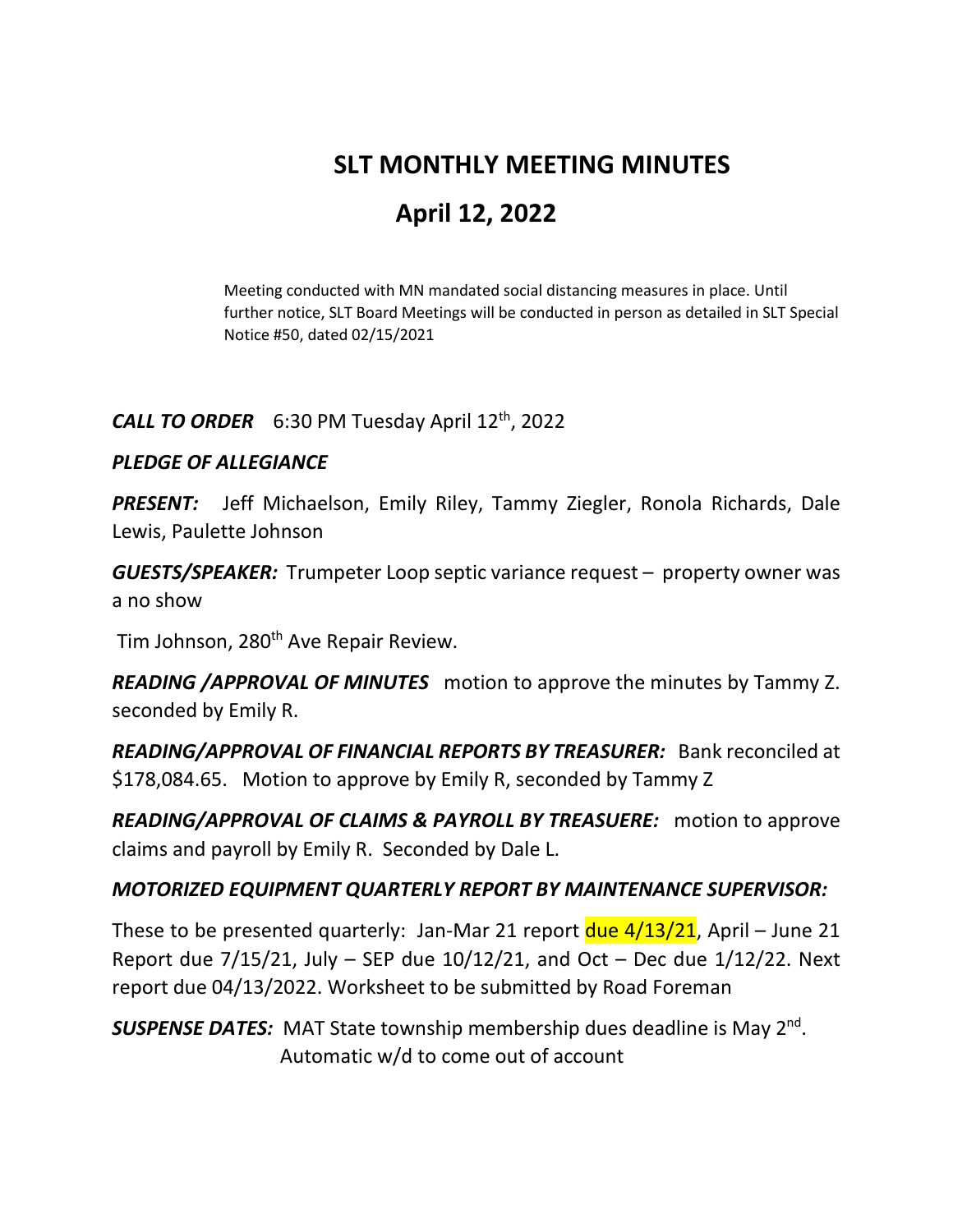Monthly FED tax report due: April 19<sup>th</sup>, 2022 Monthly PERA report due: April 19<sup>th</sup>, 2022 Quarterly FED tax report due: April  $21^{st}$ , 2022 MN State tax payment due by May 2<sup>nd</sup>. 2022

*OLD BUSINESS:* Keith Aune was replaced by Dale Lewis in the election held on March  $8<sup>th</sup>$ , 2022. Keith is no longer affiliated with the Star Lake Township Board. Keith will need to be removed as a signer from the checking account at United Community Bank and replaced with Paulette Johnson. Emily Riley will replace Keith as Chairperson. Emily will need to be added as a signer on the checking account also.

Lee Mindemann also needs to be removed as a signer on the checking account. He resigned from the SLT board in 2019 and the board failed to remove him from the account at that time.

Both Lee and Keith will also need to be removed as signers with access to the safety deposit box at United Community Bank.

The signers for both the checking account and the safety deposit box, as of April, 2022, should be:

Emily Riley, Ronola Richards, Tammy Ziegler, Paulette Johnson, and Jeff Michaelson.

## *NEW BUSINESS:* **Reorganization Meeting**

- *a.* New officer, Dale Lewis and clerk, Paulette Johnson were sworn in previous to this meeting.
- *b.* All records from the previous clerk, Jeff Michaelson, have been transferred to the new clerk, Paulette Johnson
- *c.* Town chair and vice chair were selected. Emily R. was selected to become the new Chairperson. Tammy Ziegler will continue as Vice Chairperson.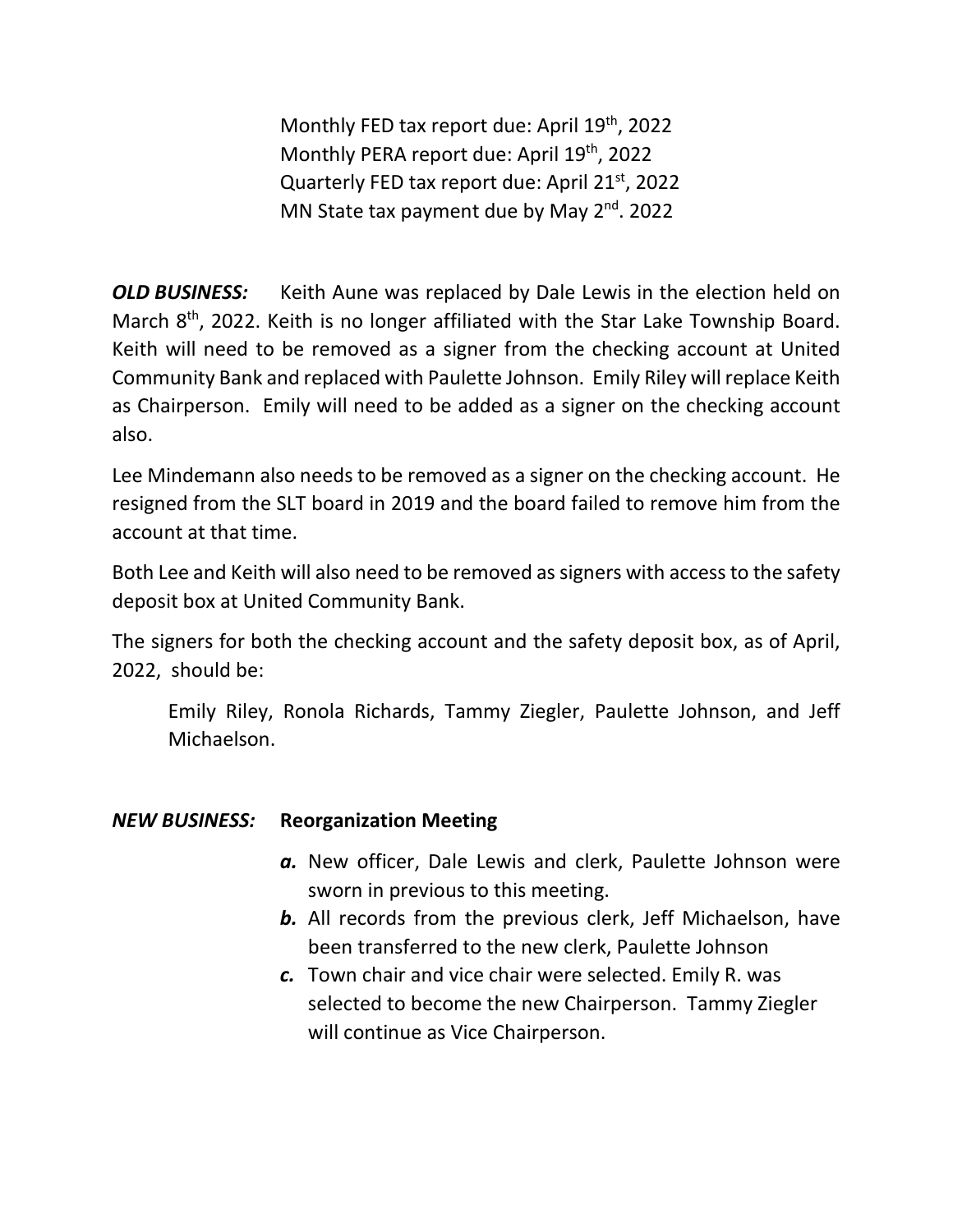- *d.* Schedule for monthly regular meetings was revised. Meetings for June, July and August are being moved from the second Tuesday of the month to the second Thursday.
- *e.* Holidays: There are no exceptions to any Federal holiday
- *f.* The Pelican Rapids Press will continue to be the official newspaper for the township
- *g.* Salary and mileage compensation for board members, appointed employees and maintenance employees was approved. Mileage was increased to 58.5 cents per mile in accordance with Federal guidelines. No other changes were made to the hourly and meeting compensation rates from the previous year.
- *h.* Job responsibilities for each supervisor was discussed and assigned.
- *i.* The townhall bulletin boards (inside and outside the building) was designated where legal notices will be posted.
- *j.* United Community Bank in Dent MN will remain the designated bank for SLT.
- *k.* Conflict of interest was addressed with regards to the fall elections. Any supervisor who acts as an election judge must complete a conflict-of-interest waiver and the waiver must be approved by the board.
- *l.* No changes were made to the existing board policies
- *m.* Adopting an Admin Policy regarding conducting business. No changes were made to existing policies on conducting meetings, citizen participation, etc.
- *n.* Review towns AWAIR plan. Paulette stated she would follow up on this and make sure all appropriate procedures are being followed.
- *o.* Inventory training and reference materials and
- *p.* Town ordinance book and resolution book- Paulette is working on both, along with updated retention of all files.
- *q.* Town Financial Report. Confirmed with the treasurer that the report was sent to the State Auditor on time.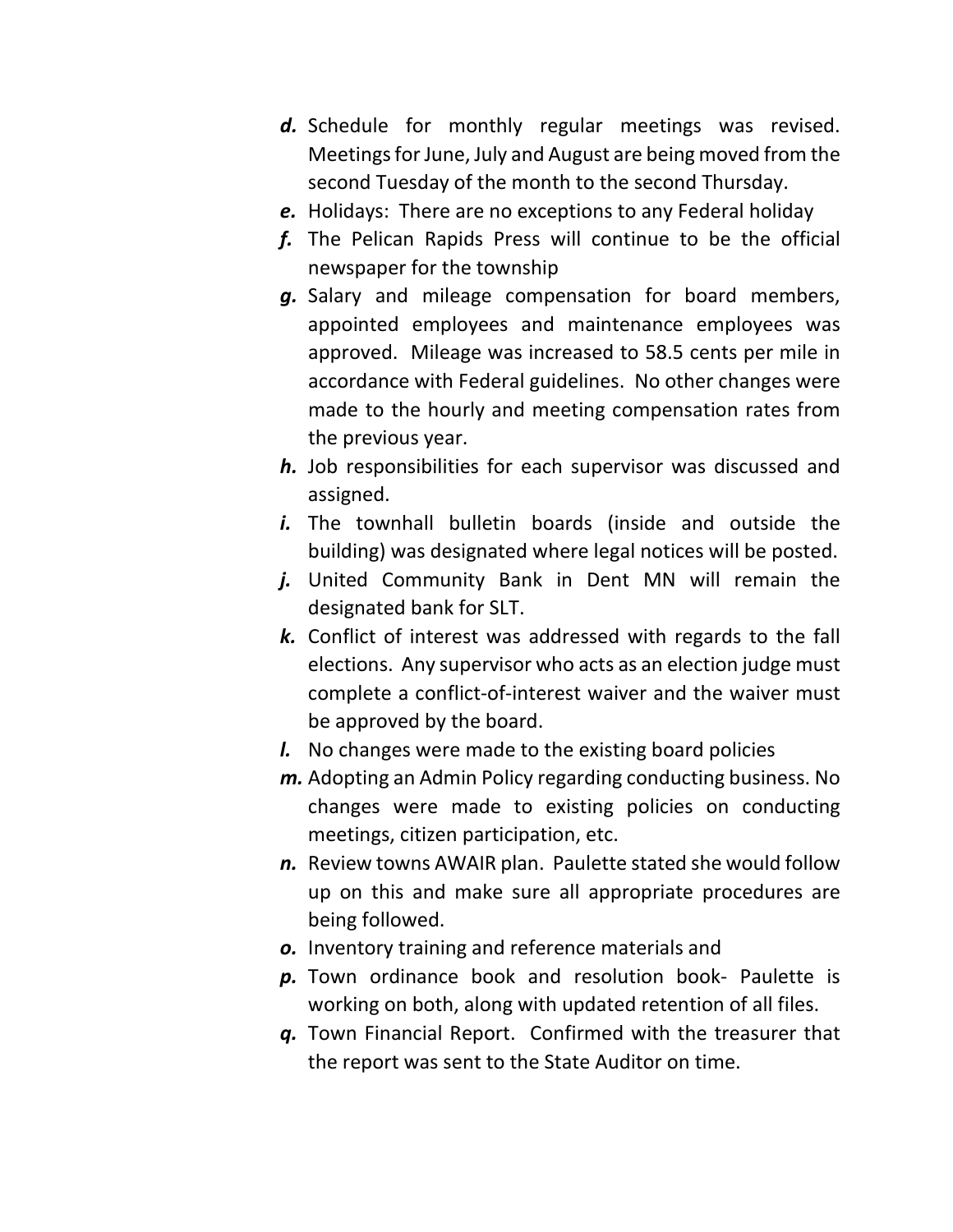- *r.* Upcoming Training Opportunities. Treasurer and Clerk will be attending a MAT class on Thursday May  $12<sup>th</sup>$ . Cost for the class was approved by the board supervisors.
- *s.* List of Officers. A list was sent to MAT and to the web designer for him to update the info on the SLT website.

A motion was made by Dale L for the approval of all reorganization topics addressed. Motion was seconded by Tammy Z.

Status of 32398 Trumpeter Loop Septic Replacement —OTC requesting approval from SLT—Company to perform septic install was advised that the property owner would need to present paperwork from OTC to SLT board if a variance was requested. There was no show by the property owner. Item will be dropped unless property owner contacts SLT.

ARPA/NEU reporting and compliance-- Info available on MAT and US Treasury website. Treasurer and Clerk to view information and comply by April 30<sup>th</sup> deadline.

2022 Budget Proposal was presented by Paulette J, clerk. Motion to approve the proposed budget was made by Emily R, seconded by Tammy Z.

Presented new fire contract. Contract needs to be signed and returned to Dent Fire Department, along with first installment. Emily to sign, Ronola will pay

Dust Control contract: Emily to sign contract and Ronola to send down payment. Motion to make partial payment of \$9832.75 was made by Dale L. Seconded by Emily R.

Presented list of charities for board to decide disbursement of \$1000 funds. Board approved to distribute funds the same as last year. Motion to approve was made by Tammy Z, seconded by Dale L.

Clerk presented Employee file updates and timesheet updates and guidelines

All expenses including hours, for any SSD related items are to be kept separate and charged to the  $1<sup>st</sup>$  year service fee. Ronola will create a new fund in CTAS to list these expenses.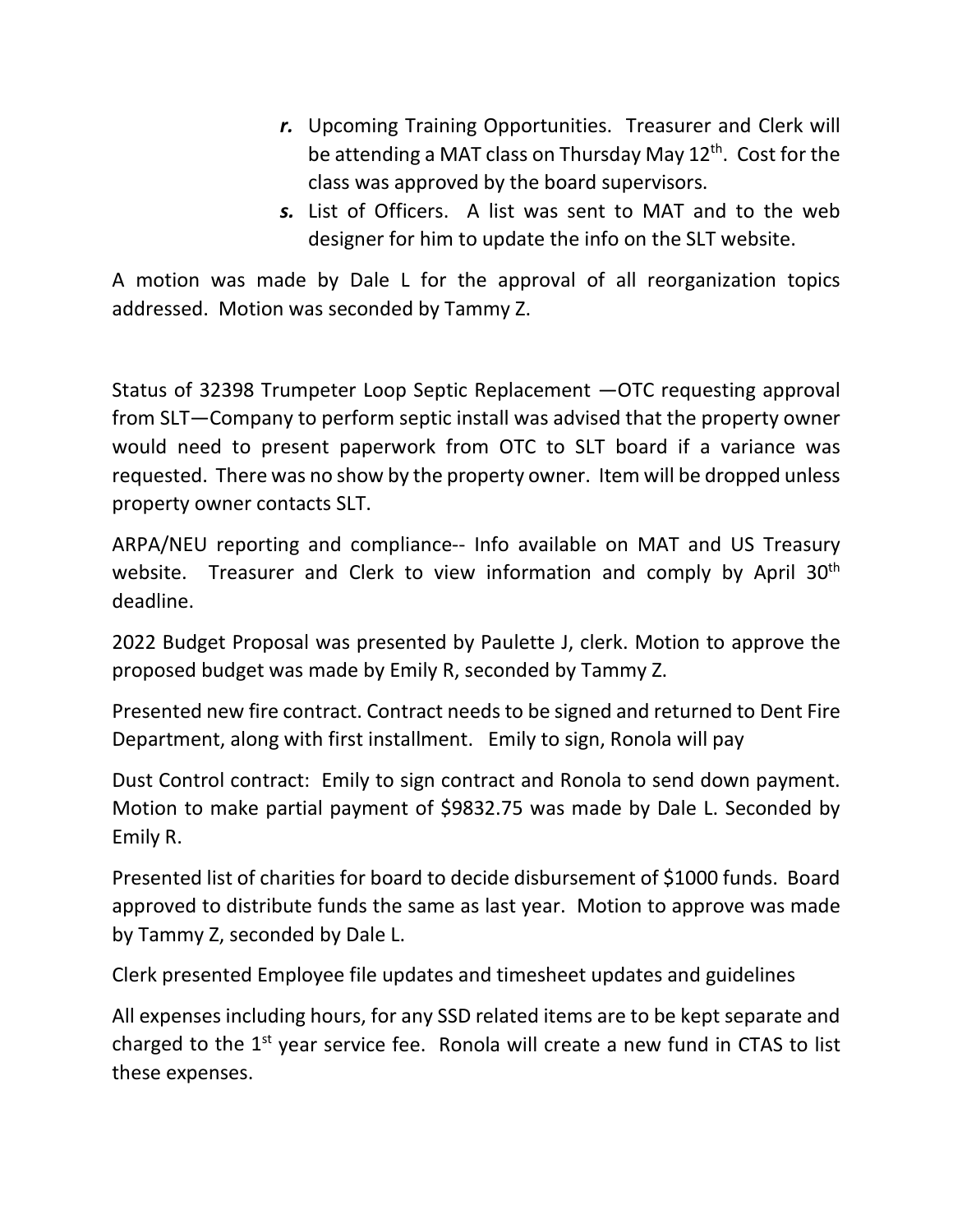280<sup>th</sup>: Cause of issues was when an illegal fence was installed in 2002 on 280th making proper care for the road impossible. Fence has since been removed, but a bank has formed because road could not be properly graded due to the fence. This bank is preventing the water from draining properly. Should have file on previous attempts to correct the issue. Road is a line road with Maplewood Township. Need to contact Lee Mindemann for previous history of this situation. Check Jeff's file for line share road agreements. Locate letter previously sent to Maplewood from Pemberton Law. Tammy to follow up with Lee. Paulette to check for any correspondence between Maplewood Township concerning this issue. Also, to check for any correspondence from Pemberton Law to Maplewood Township concerning this issue.

### *OTHER BUSINESS:*

Road Operations Update:

a. Buddy Lane Drainage Project—Town Board to review old culvert replacement. Tammy Z. to handle. On the list to be done this year

b. Road Repair for 360th St. – Keith A. reviewed repair of two significant soft spots east of Hwy 41 and west of Pfeffer's driveway. 2021 Quotes were \$3,900 and \$5,100, respectively. This repair is like the successful Camp Joy curve repair of 2019.Due to budget concerns, the board agreed to defer to 2022. Keith will add to 2022 Road Report. Tabled till fall. Pending. Jeff M. to do the 2022 report this next spring with assistance from Lee M. and Mike Sundblad. Tammy to follow up and check for the repair needed once frost is out of the ground.

Tammy Z. to handle getting a NO PARKING SIGN for 380th East. Placement to be determined once the snow melts. Pending

*NEXT MEETING:* May 10<sup>th</sup>, 2022, 6:30 pm

*ADJOURN* Motion to adjourn was made by Tammy Z. Dale L. seconded

Meeting Minutes approved by: